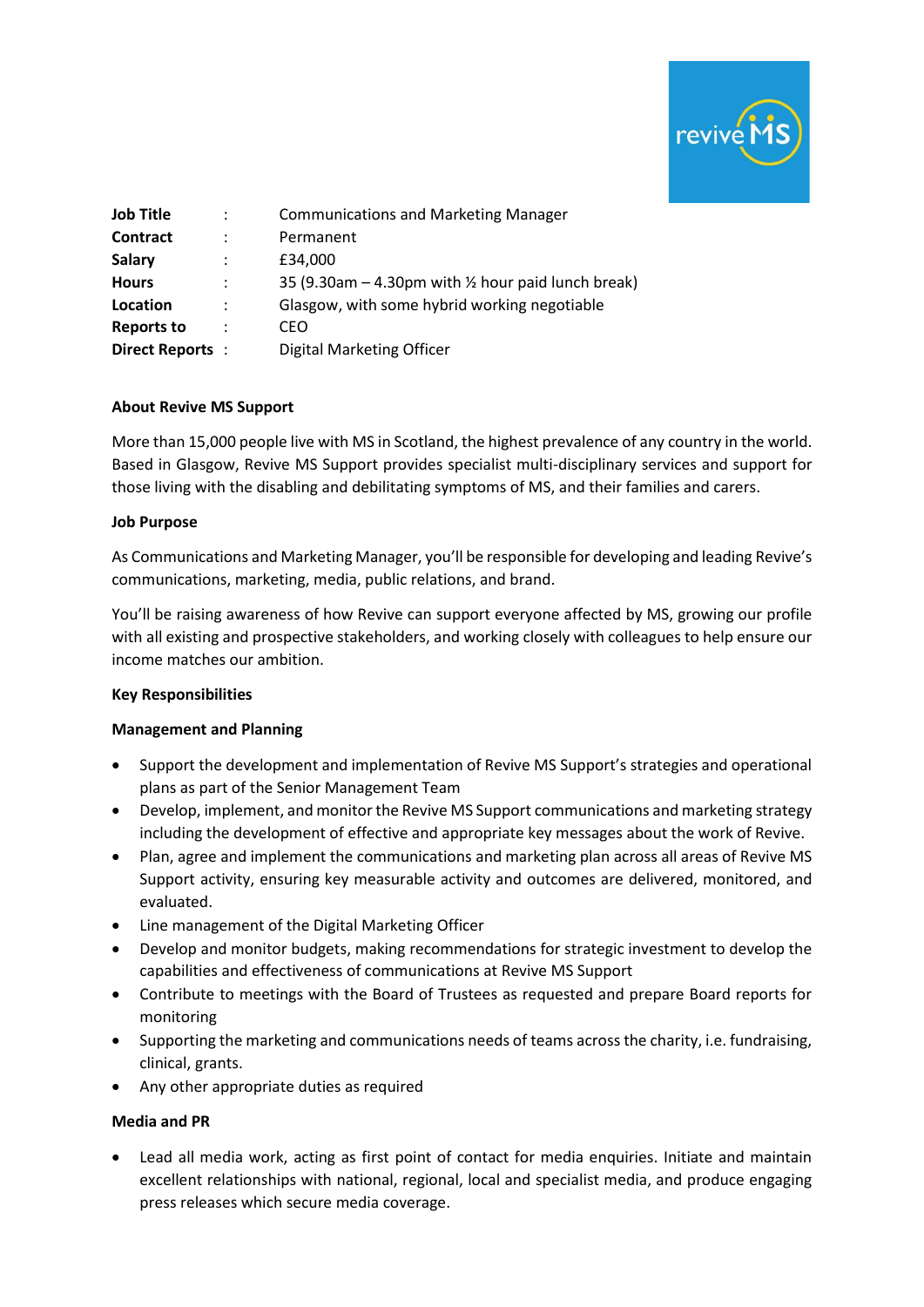- Proactively identify opportunities to generate media coverage by researching and developing stories; and, keeping up to date with current developments and campaigns in the press and social media.
- Recruit and support spokespeople from families which Revive MS Support supports through our services for involvement in media work, publicity, and publications. Grow a bank of case studies to support Revive MS Support media activity.
- Act as Revive MS Support spokesperson where appropriate, clearly delivering the charity's agreed position.
- Develop and implement creative PR opportunities for promoting the work of Revive MS Support and raising awareness of the impact of MS on those affected.
- Develop and manage a crisis comms plan including the production of pre-prepared media statements and briefings to all staff, trustees, and volunteers as appropriate.
- Lead all activity up to, during and after MS Awareness Week in April.
- Lead on the development of the impact report

# **Digital**

• Support the Digital Marketing Officer to develop and implement a digital strategy aimed at growing audience engagement and supporting income generation through increased awareness and reach of all Revive MS support's activities.

## **Brand and Identity**

- Lead on organisational brand and key messages, including creating and maintaining appropriate and consistent tone, that is channel appropriate
- Act as brand guardian, ensuring consistent use of brand across the charity
- Devise a suite of organisational publications, literature, and marketing materials to raise awareness of the support available from Revive MS Support
- Plan and deliver internal communications to ensure our colleagues are connected across the organisation and briefed on key communications priorities

This job description is not exhaustive. As this is a new role it acts as a guide and may be amended to meet the changing requirements of Revive MS Support at any time after discussion with the post holder.

### **Person Specification**

### **Essential**

- Minimum of 2 years' experience in a comparable role
- Proven experience of working with the press, generating media coverage, with case studies, and providing organisational comment
- Experience of developing, implementing, and reporting on PR/media/communications strategies or plans
- Excellent writing skills, ability to adopt a variety of styles and produce engaging, clear, and concise copy
- Experience of managing social media and other digital communications for awareness raising purposes
- Experience of growing social media communities and leading on social media strategy
- Experience of producing communications publications and material, including editing
- Excellent interpersonal skills, as well as the ability to influence journalists and stakeholders at all levels